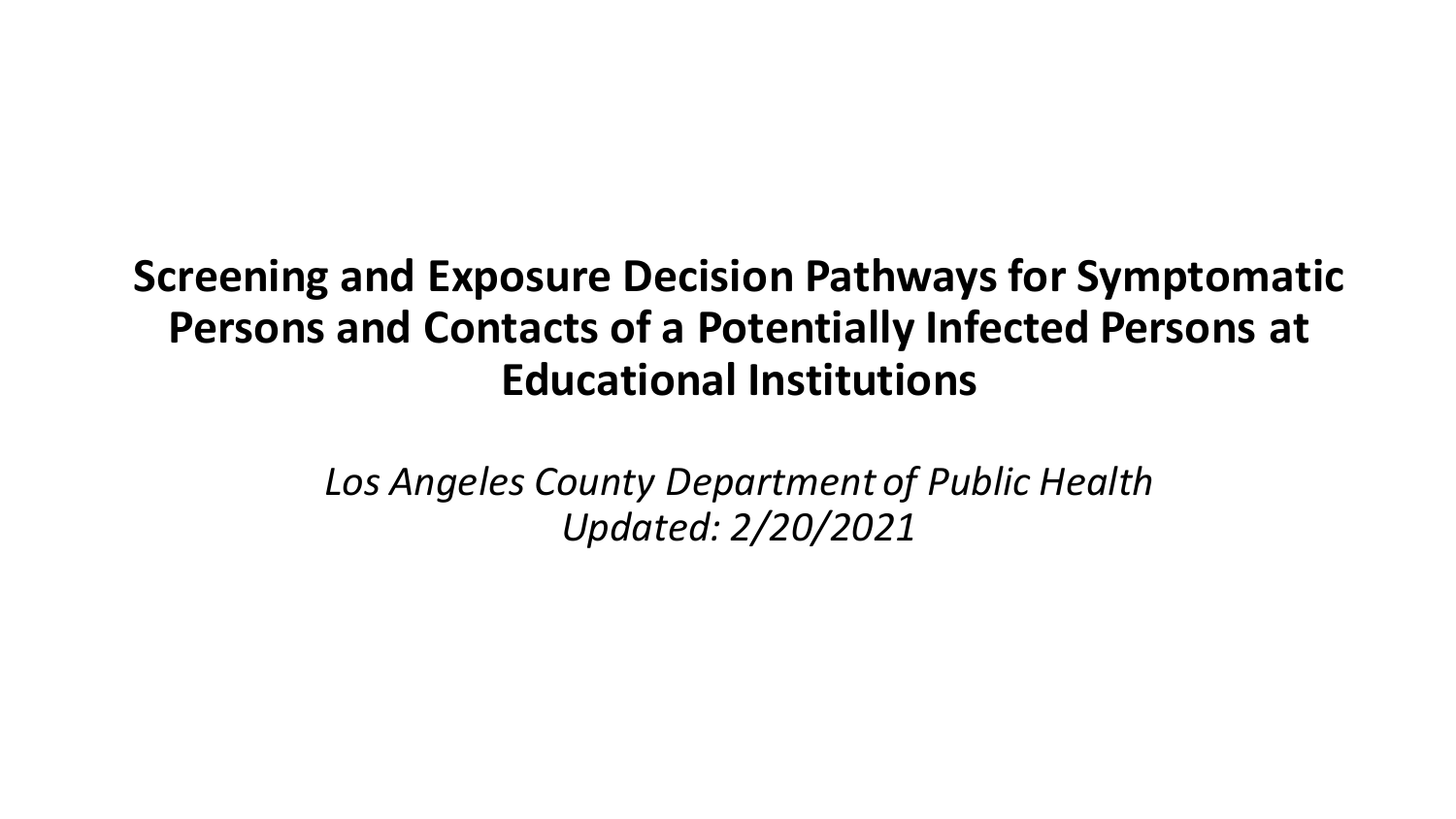**Screening and Exposure Decision Pathways for**  *Children* **at an Educational Institution and Their Close Contacts at the Facility**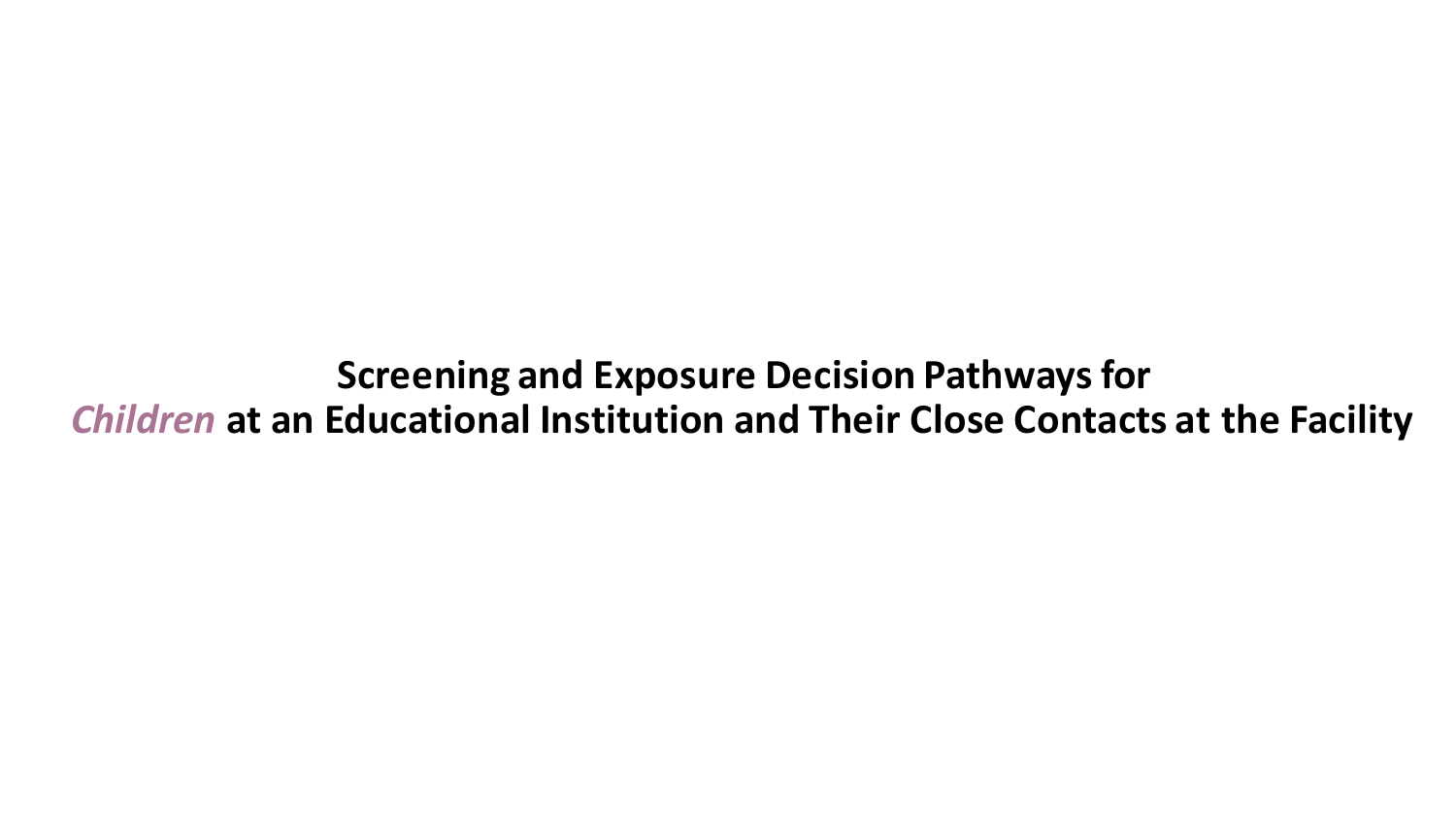#### **Decision Pathways for Children Screened for Symptoms and Exposures Prior to Entry<sup>1</sup> into an Educational Institution**

**1.** Screening indicates no symptoms and exposures for child.

**2.** Screening identifies child with 1 or more symptoms consistent with possible COVID-19.

**3.** Screening identifies child with symptoms not consistent with possible COVID-19.

**4.** Screening identifies child as exposed to a person with confirmed COVID-19.

Child is cleared to enter the facility.

> Child is sent home. Parent/guardian instructed to consult Medical Provider for further evaluation and possible COVID-19 testing.

Institution determines if the child should be excused per illness management policy. If the child's symptoms make it difficult to comply with the facility's COVID-19 safety protocols, the child should be sent home.

Child is sent home. Parent/guardian instructed to have child tested for COVID-19. Child quarantines for 10 days from last exposure to infected person.



<sup>1</sup>If child becomes unwell at the facility, place child in an isolation area (physically distant from attendant, ideally

Symptoms consistent with possible COVID-19 infection in children include: fever ≥ 100.4○F; new cough (different from baseline); diarrhea or vomiting. *If the child's symptoms are not consistent with possible COVID-19 but there is still concern, evaluation of the child by a medical provider is recommended.*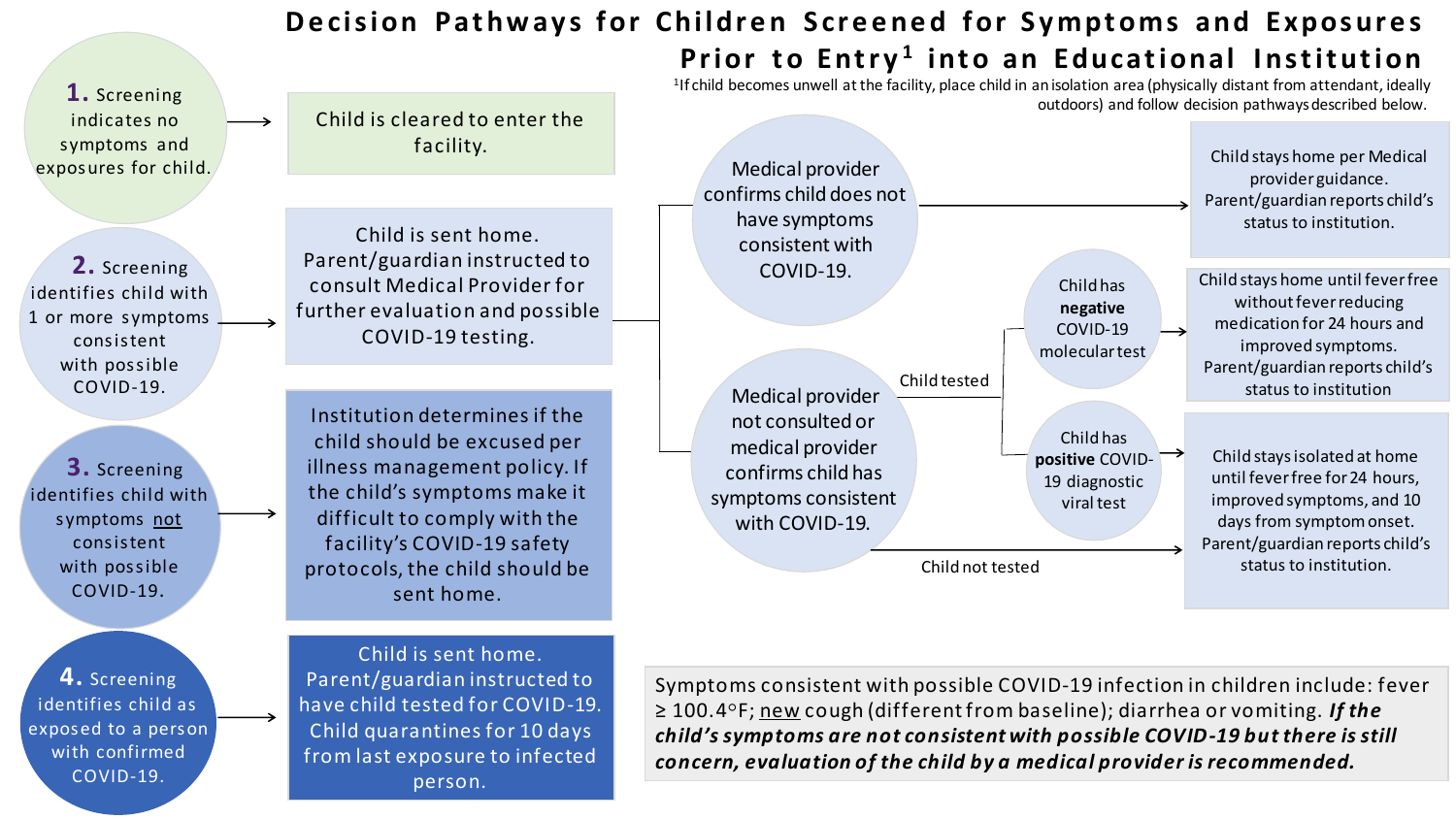#### Decision Pathways for Contacts to a Potentially Infected Child<sup>1</sup> at an Educational Institution

<sup>1</sup>A **potentially infected child** is a child with ≥ 1 symptoms consistent with possible COVID-19. Symptoms include fever  $\geq 100.4^{\circ}$ F; new cough (different from baseline); diarrhea or vomiting.

A **close contact of a potentially infected child** is a child or employee at the facility who was within 6 feet for ≥ 15 minutes over a 24-hour period with a potentially infected child; had direct contact with bodily fluids/secretions from a potentially infected child; or is in the same classroom or cohort as the potentially infected child.



<sup>2</sup> Exposure is confirmed for a close contact to a potentially infected employee if the Institution receives notification that the potentially infected employee had a positive COVID-19 diagnostic viral test OR received a diagnosis of COVID-19 from a medical provider.

**<sup>3</sup>Vaccinated persons** who are a close contact to a confirmed case are not required to quarantine and test if they are: (1) fully vaccinated (i.e., ≥2 weeks following receipt of the second dose in a 2-dose COVID-19 vaccine series or ≥2 weeks following receipt of one dose of a single-dose COVID-19 vaccine) and (2) are within 3 months following receipt of the last dose in the series and (3) have remained asymptomatic since last contact with the infected person.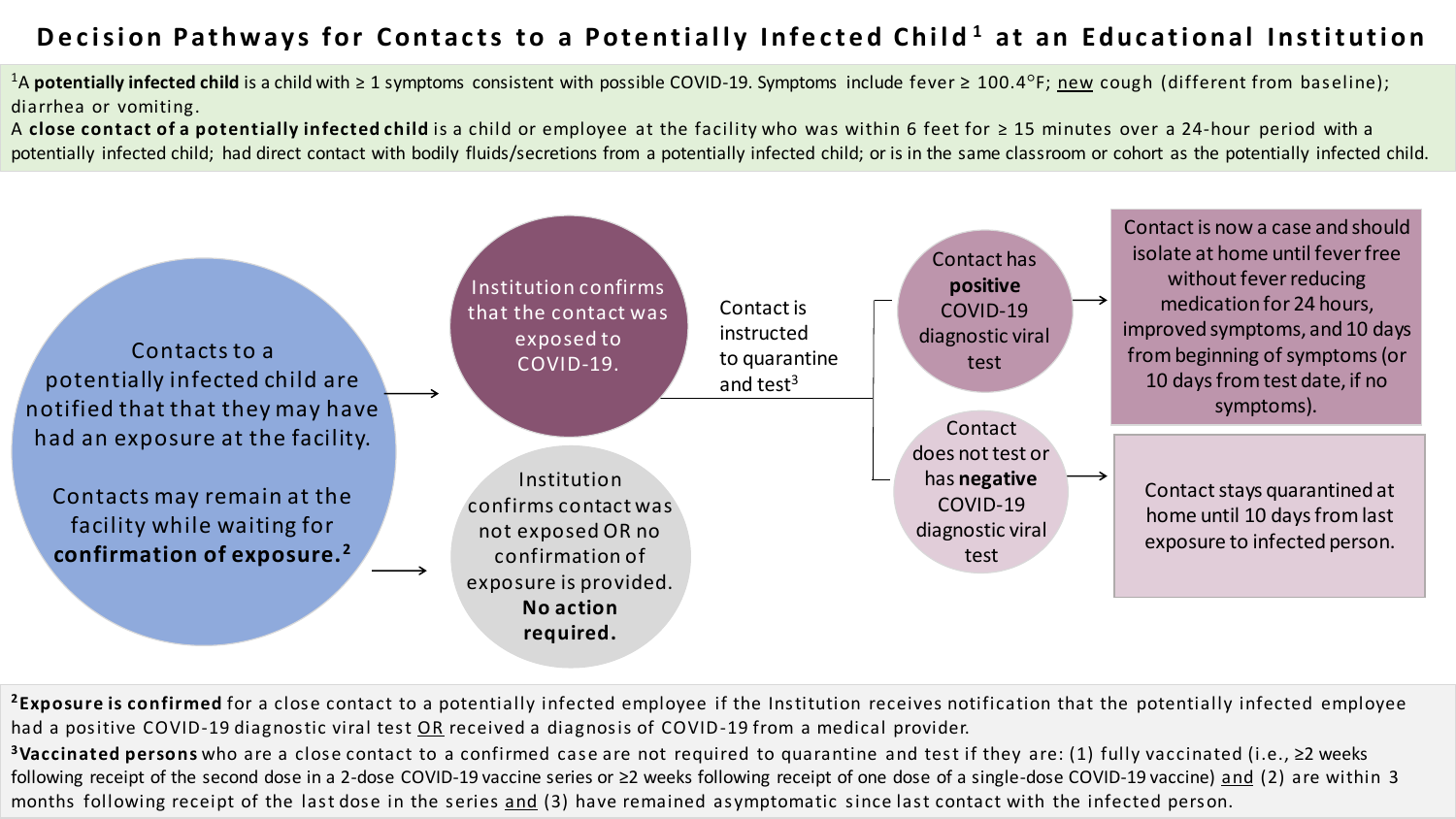## **Screening and Exposure Decision Pathways for**  *Employees* **at an Educational Institution and Their Close Contacts at the Facility**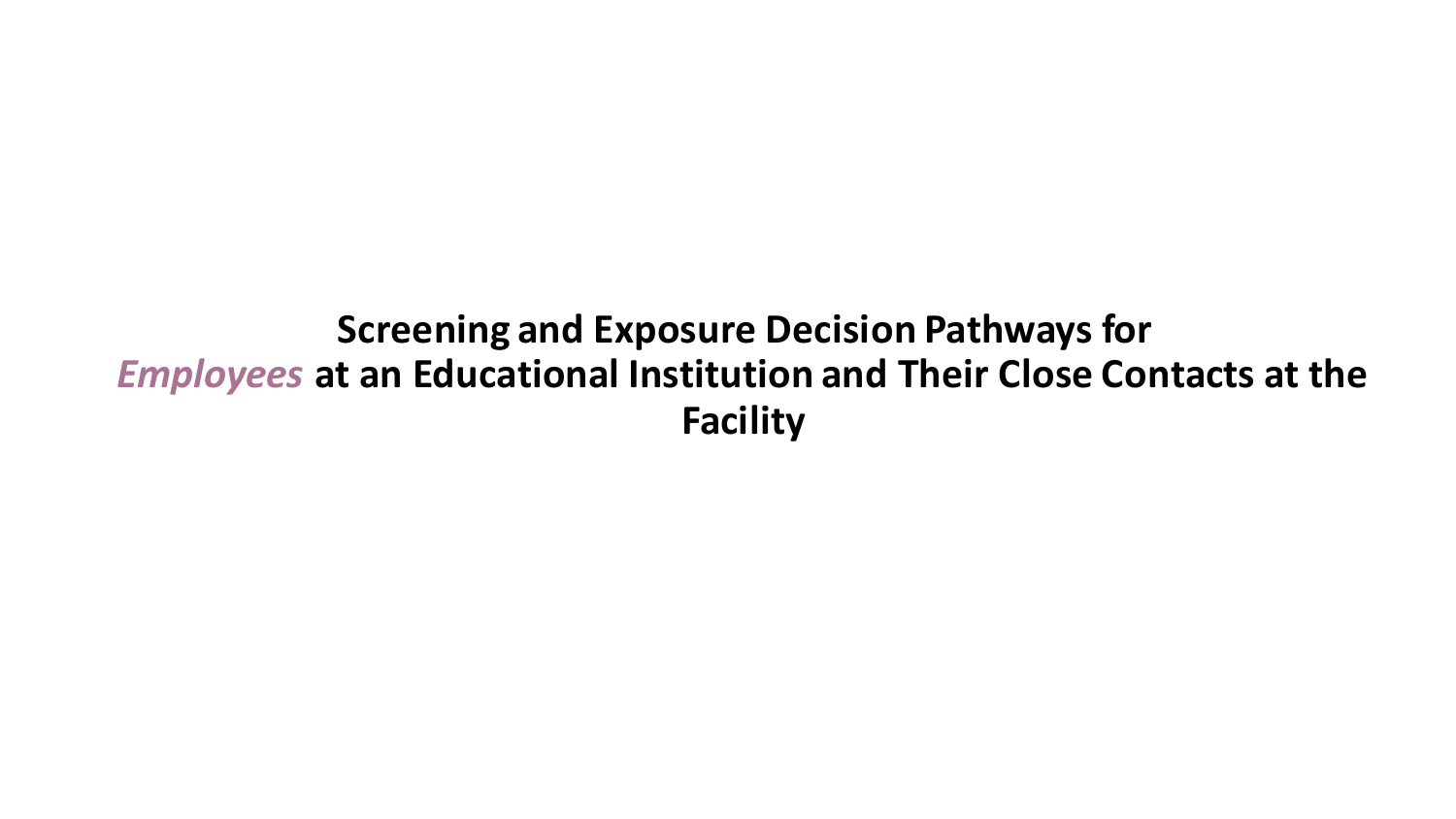#### **Decision Pathways for Employees Screened for Symptoms and Exposures Prior to Entry<sup>1</sup> into an Educational Institution**

<sup>1</sup>If employee becomes unwell at the facility, place employee in an isolation area (ideally outdoors, physically distant from attendant) and follow decision pathways below.



Employee is sent home and instructed to test for COVID-19. Employee quarantines for 10 days from last exposure to infected person.

**4.** Screening identifies employee as exposed to a person with confirmed COVID-19.<sup>2</sup>

**1.** Screening

<sup>1</sup>**Per CDC guidance for businesses and employers (5/2020)** , symptoms that may be associated with COVID-19 in adults include fever ≥ 100.4° or feeling feverish (chills, sweating); new cough (different from baseline); shortness of breath; muscle or body aches; diarrhea or vomiting; new loss of taste or smell. *If the symptoms are not listed but there is still concern, additional evaluation by a medical provider is recommended.*

<sup>2</sup>**Vaccinated persons** who are a close contact to a confirmed case are not required to quarantine and test if they are: (1) fully vaccinated (i.e., ≥2 weeks following receipt of the second dose in a 2-dose COVID-19 vaccine series or ≥2 weeks following receipt of one dose of a single-dose COVID-19 vaccine) and (2) are within 3 months following receipt of the last dose in the series and (3) have remained asymptomatic since last contact with the infected person.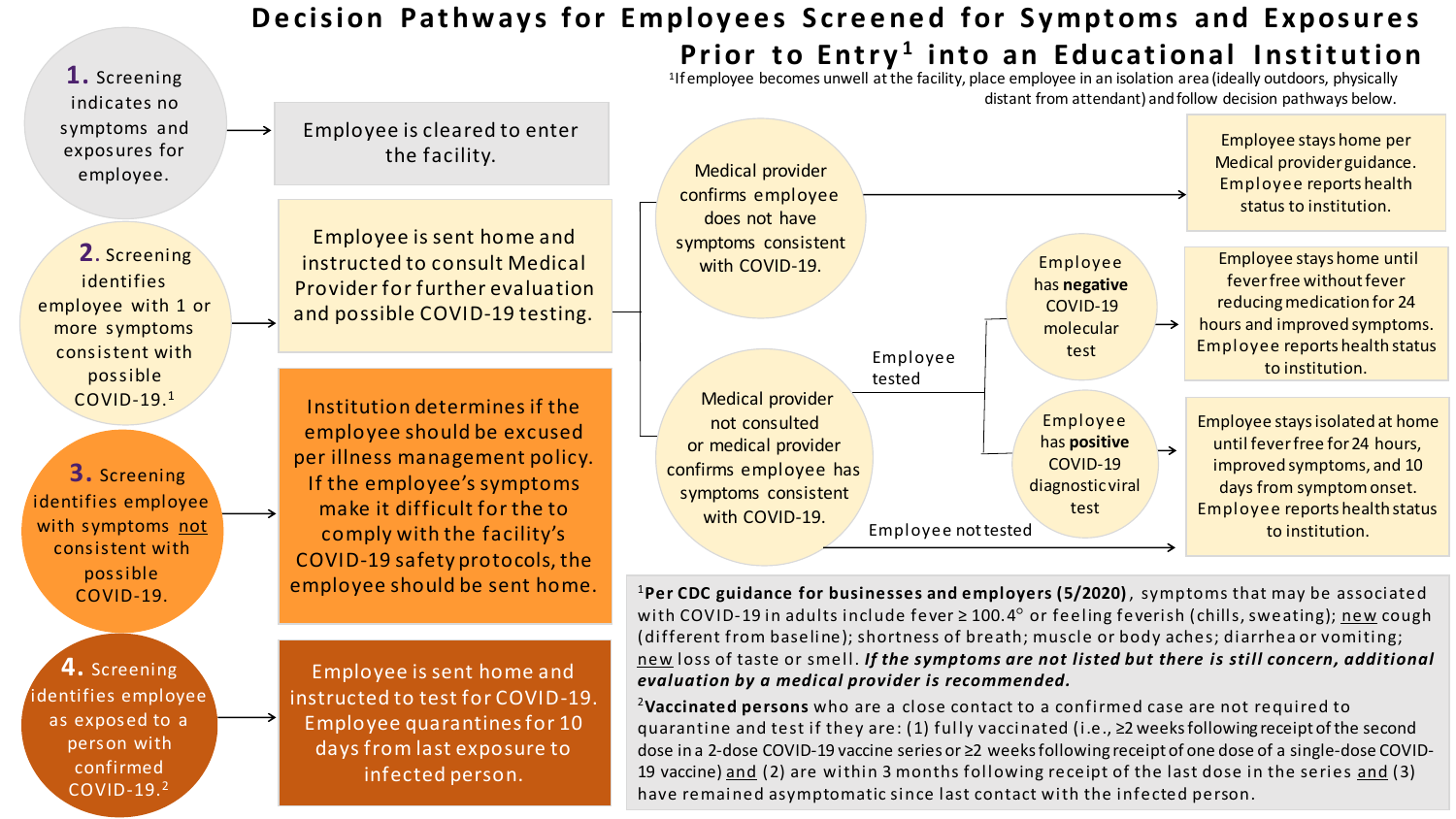#### Decision Pathways for Contacts to a Potentially Infected Employee<sup>1</sup> at an Educational Institution

<sup>1</sup>A **potentially infected employee** is an employee with ≥ 1 symptoms consistent with possible COVID-19. Symptoms include fever ≥ 100.4○ or feeling feverish (chills, sweating); new cough (different from baseline); shortness of breath; muscle or body aches; diarrhea or vomiting; new loss of taste or smell. A **close contact to a potentially infected employee** is a child or employee at the facility who was within 6 feet for ≥ 15 minutes over a 24-hour period with a potentially infected employee; had direct contact with bodily fluids/secretions from a potentially infected employee; or is in the same classroom/cohort as the potentially infected employee.



**<sup>2</sup>Exposure is confirmed** for a close contact to a potentially infected employee if the Institution receives notification that the potentially infected employee had a positive COVID-19 diagnostic viral test OR received a diagnosis of COVID-19 from a medical provider.

**<sup>3</sup>Vaccinated persons** who are a close contact to a confirmed case are not required to quarantine and test if they are: (1) fully vaccinated (i.e., ≥2 weeks following receipt of the second dose in a 2-dose COVID-19 vaccine series or ≥2 weeks following receipt of one dose of a single-dose COVID-19 vaccine) and (2) are within 3 months following receipt of the last dose in the series and (3) have remained asymptomatic since last contact with the infected person.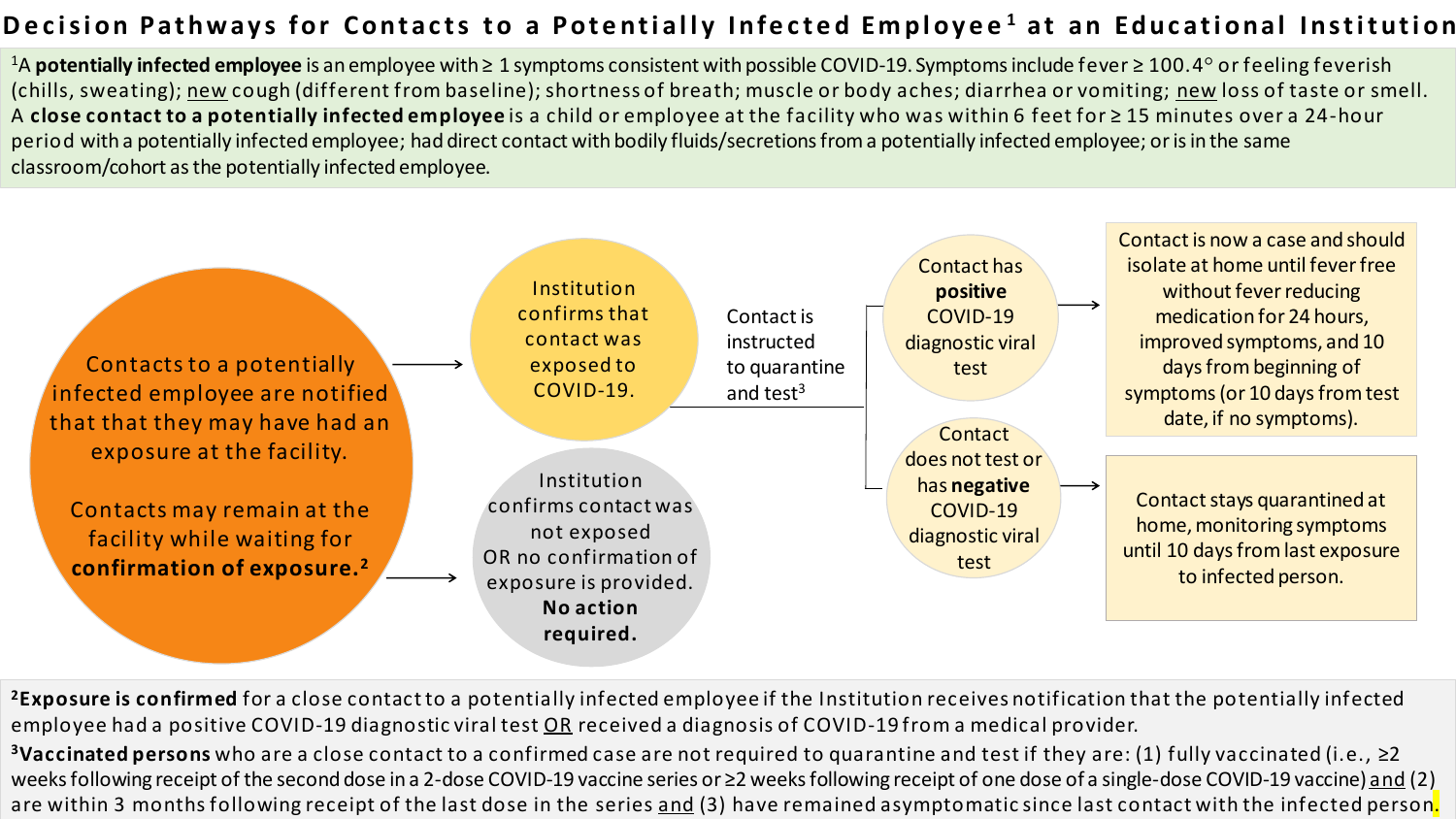## **Decision Pathways for**  *Children or Employees with Laboratory-Confirmed COVID-19* **at an Educational Institution and Their Close Contacts at the Facility**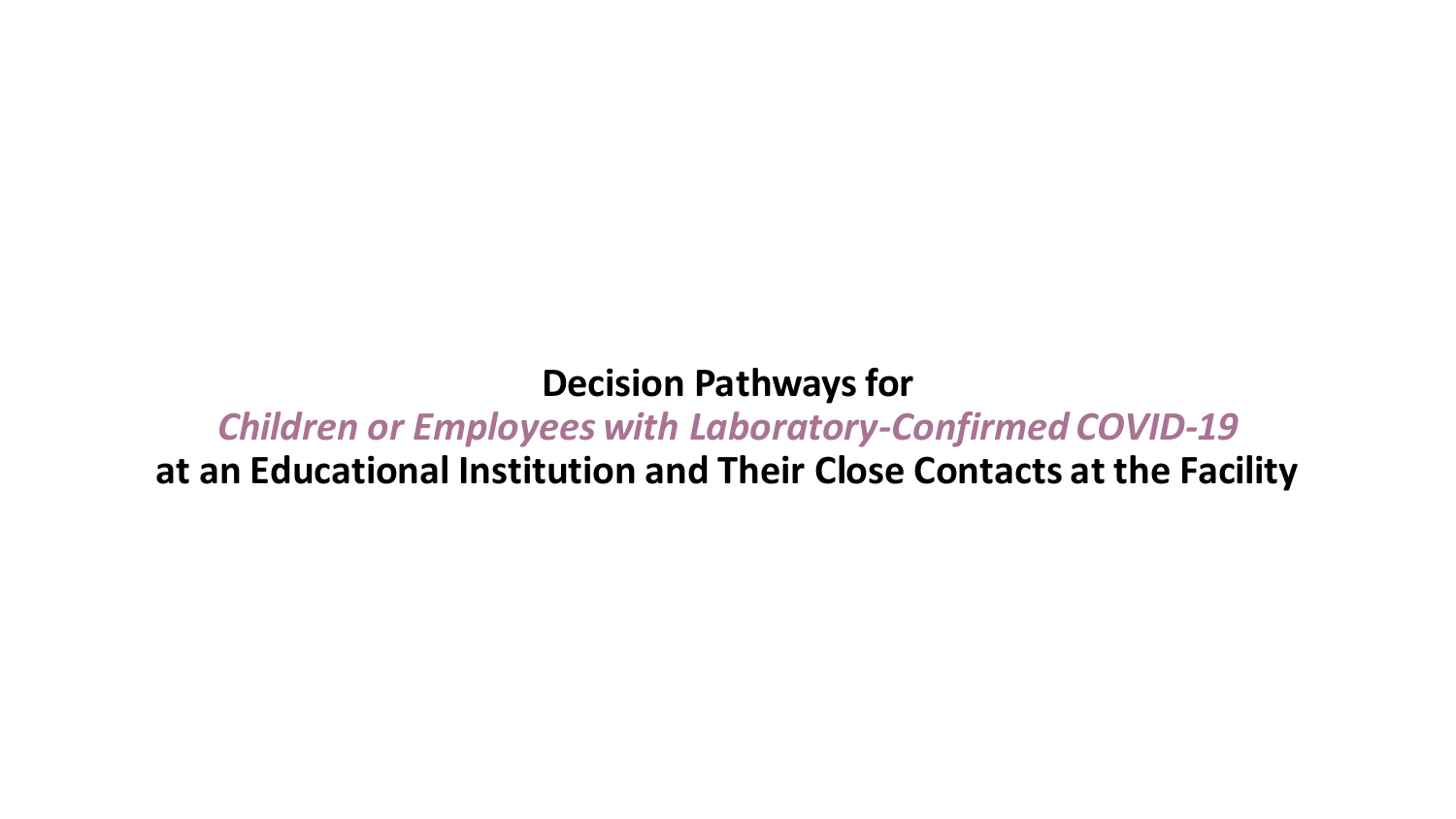## Guidance for Child or Employee with Laboratory-confirmed COVID-19 at **an Educ ational Institution**



Child or employee with laboratoryconfirmed COVID-19 is sent home.

Child or employee with laboratoryconfirmed COVID-19 is instructed to isolate at home, away from others.<sup>1</sup>

Institution identifies exposed contacts to child or employee with laboratoryconfirmed COVID-19 while infectious<sup>2</sup> and notifies contacts of exposure.

<sup>1</sup> Persons with laboratory-confirmed COVID-19 should isolate until fever free for 24 hours without fever reducing medication, improved symptoms, and 10 days from beginning of symptoms (or 10 days from test date, if no symptoms). <sup>2</sup>The infectious period for an infected person is 48 hours before symptom onset (or test date for persons with no symptoms) until the infected person is no longer required to be isolated.